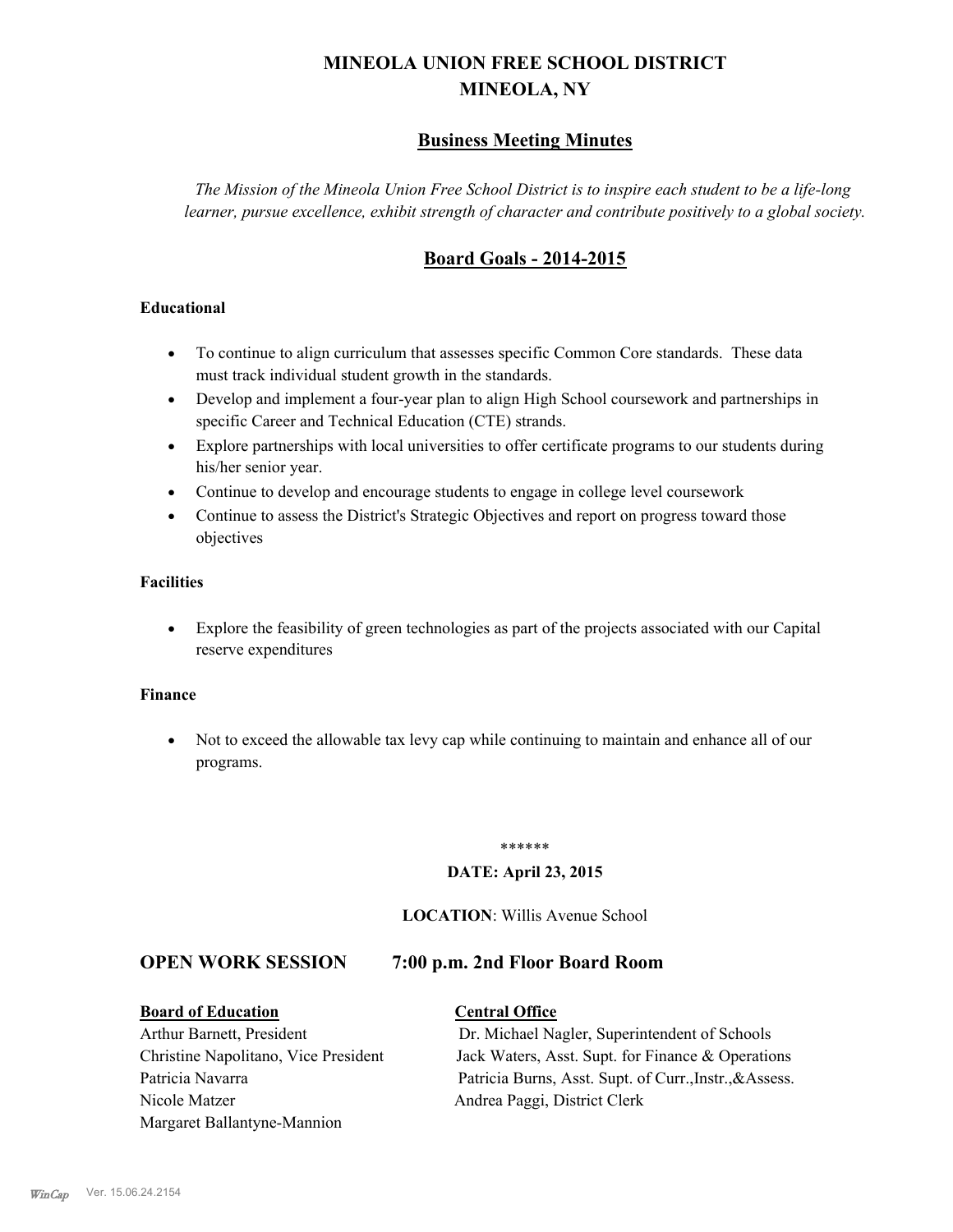### **E. Dais & Visitor Introductions**

### **F. High School Student Organization Report**

Tonight's SO Report was by Craig VandeStouwe. He stated that the play "Annie Get Your Gun", was very good and no one was disappointed. At the High School, all spring sports are up and running and hopefully it will be a successful season. The seniors are in the process of presenting their Senior Projects and there have been many very interesting ones to see. Many students will be taking the AP exams in May. The test will be administered at the High School over a two week period. The Environmental Club celebrated Earth Day by collecting 100 lbs of garbage and made a difference close to home. Craig reported that the SO elections are taking place and students will be electing the new officers for next year, including a replacement for him. Craig thanked the two Board members for visiting the cafeteria and having lunch after his last report of student issues. Mr. Barnett and Ms. Matzer added that they had lunch, talked to students and looked around the facility. Mr. Barnett reported that during his visit the frozen yogurt machine was broken and he wanted to insure that the vendor fixes the machine or we look into a new vendor. Ms. Matzer suggested having an additional register opened in order to keep things moving. The Board thanked Craig for his report.

## **G. BOE Reports**

#### **a. Comments from Board Trustees**

Margaret Ballantyne stated that "Annie Get Your Gun" was wonderful. She also attended the Life Skills concert which was phenomenal. Dr. Ballantyne attended Career Day at the High School and was very impressed with how it was organized. She added that students were very engaged. She attended the Regatta which was a lot of fun. Dr. Ballantyne reported that the Board attended the NSBA Conference in Nashville. There were many very good presentations and the Board gathered a great deal of new options for the turf field. Based upon her experiences at the conference, she feels the Mineola District is on the right track.

Nicole Matzer got to be a guest reader at Jackson Avenue which was fun. She attended "Annie Get Your Gun" and there were many great performances. Unfortunately, Ms. Matzer was unable to attend the Regatta this year. She has attended the PTSA meeting at the High School, the McDonald's fundraiser and had lunch at the High School. Ms. Matzer looks forward the 8th & 9th grade performance of "Fiddler on the Roof". She was unable to travel to Nashville with the rest of the Board for the NSBA conference.

Patricia Navarra reported that she very happy to attend the NSBA conference and with all of the workshops and information that she obtained there. Ms. Navarra wished all of the seniors good luck with making their final college decisions.

Christine Napolitano attended many of the same events as the rest of the Board. She thanked Dr. Ballantyne for attending and commenting on the Career Day at the High School.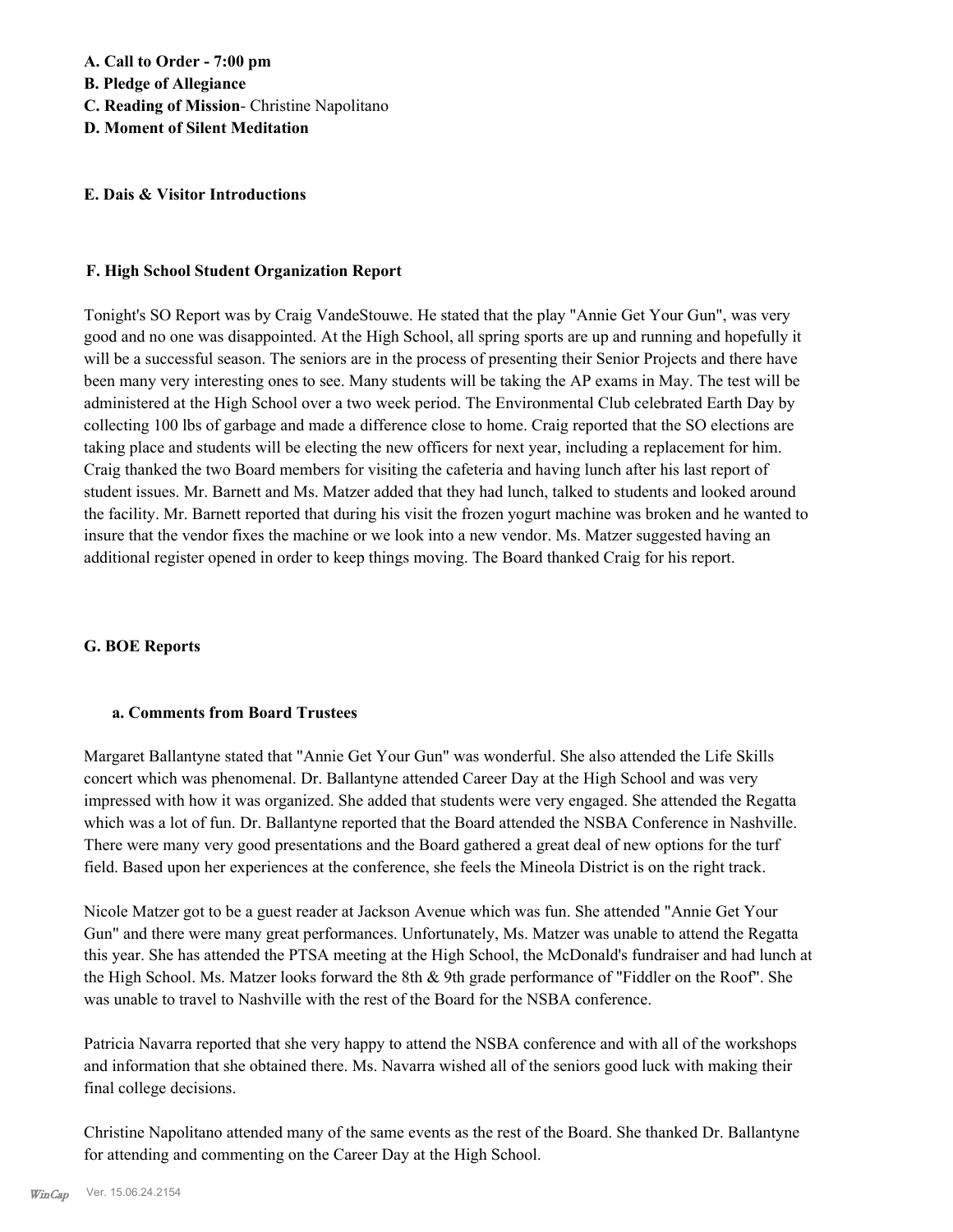#### **b. Comments from Board President**

Artie Barnett stated that the NSBA conference in Nashville was very eye opening. He stated that this opportunity provided the board with a higher level of information and there were many vendors. The Board gathered a great deal of information regarding track and turf field options. Mr. Barnett attended the District Council Dinner and thanked Aileen and Renee for all of their hard work as well as thanking the many volunteers. Finally, he added that "Annie Get Your Gun" was great.

## **c. Comments from Superintendent**

Dr. Nagler was very impressed with the performances in "Annie Get Your Gun". Although he does not normally single out one individual, he stated that Missy Dunlop's performance was amazing. The rest of the cast and crew were wonderful as well and overall it was a great show. The Superintendent looks forward to the 8th and 9th grade production of "Fiddler on the Roof" on May 8th and 9th, and added that tickets can be purchased online.

The Superintendent reported that representatives from two school districts in New Jersey will be visiting Jackson Avenue and the Middle School specifically to look at how we use electronic student portfolios to assess students work. Dr. Nagler just returned from Portland, Oregon where he attended the Spring conference with the League of Innovative Schools in Vancouver, Washington. The Superintendent is part of the National Assessment Team for Digital Promise. He worked with other members on developing a national student portfolio, which would look at the whole child. Dr. Nagler stated that it was very exciting work.

## **H. Old Business**

Mr. Barnett asked the Board if there was any old business, but they did not have any this evening. Mr. Barnett stated that he had a few items. He asked for an update on the turf field project. Dr. Nagler stated that he had commissioned a survey of the High School to determine if a turf field would fit. Once we get the results and the drawings, then we can then start to get prices. Mr. Barnett also asked for an update on the fuel facilities and if the district has started to see a return on the investment yet. Mr. Waters stated that he believe they have but he needs to check the actual numbers. He added that the feedback received from Mr. Gilberg has been positive. Dr. Nagler stated that no problems have been noted and that the convenience of having the facility and the time saved has been beneficial. Mr. Barnett asked for a building project update. The Superintendent reported that the masonry work is about to begin at Hampton and Meadow and the target completion date is the end of June. The work has started at Hampton Street on the electronic transformer. Finally, the windows have been ordered for the three elementary schools and installation will begin once the windows are received. Mr. Barnett inquired about the process for adopting the newly amended policy book. Dr. Nagler explained that they need to find a way to make it available for the public. He stated that copies were being made for the libraries (Mineola and Williston Park) and for the District Clerk's office. Mr. Barnett asked about having it available on the website. Dr. Nagler stated the tech department was in the process of trying to make the copy a sortable pdf because it is not in the format currently. Once this is achieved it will be put on the district website. Dr. Nagler added that there will be a first reading of the policies on May 7th and he targets June for the adoption of the policies. Once the Policy Book is adopted, it will only need to be updated as new policies arise.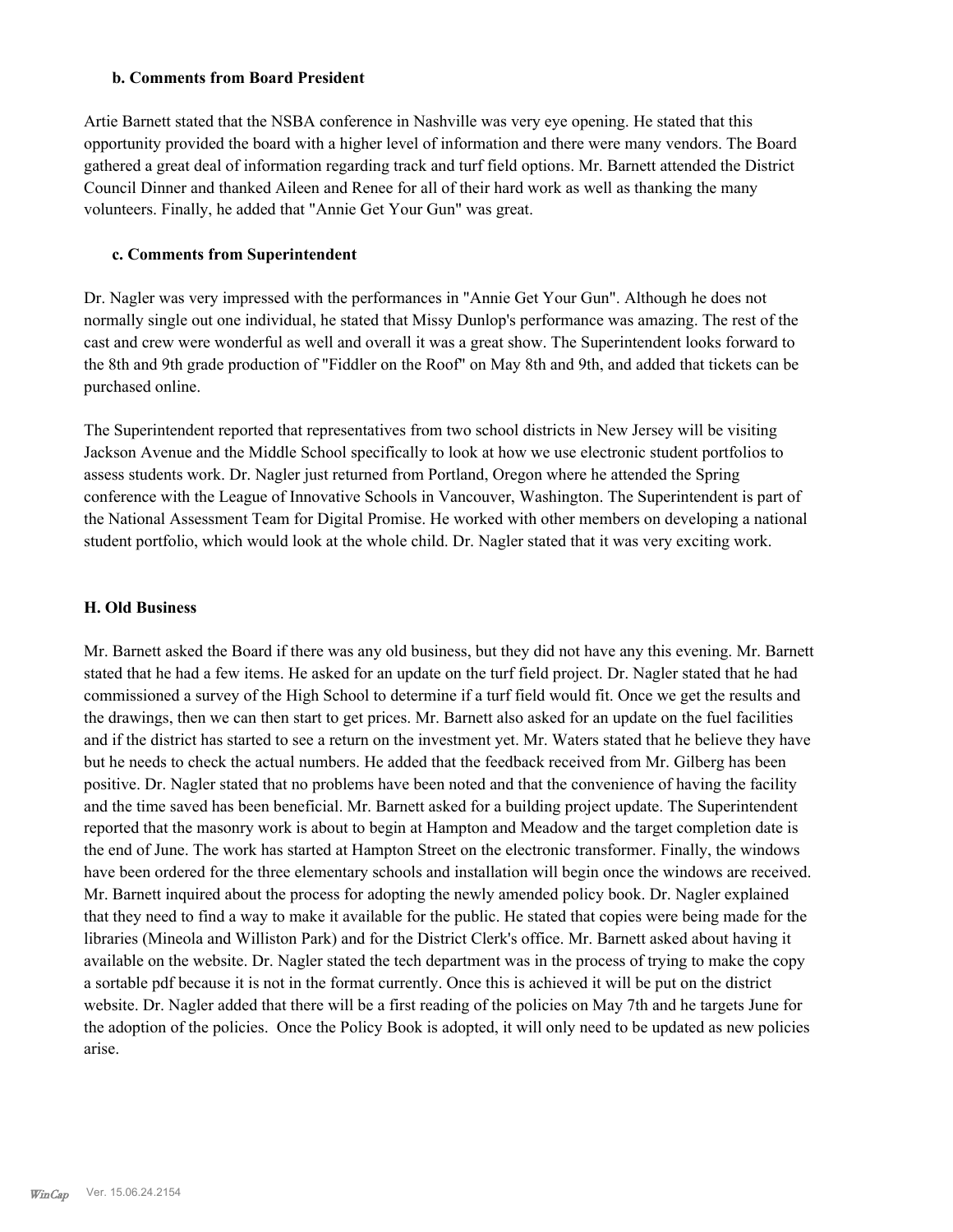## **I. New Business**

Mr. Barnett asked the Board if there was any new business. Dr. Ballantyne stated that she has a request that came up after she attended the Macaroni dinner at the High School. She asked if Dr. Nagler could provide the Board with the total number of service hours completed by this year's senior class as well as the number of hours completed by the rest of the students this year. Dr. Nagler stated he had the hours tonight. The Class of 2015 has completed a total of 3490 hours over the past 4 years. He added that the bulk of those services hours were done during their junior year. At this point in time, for the 2014-2015 school year, students grades 8th-12th have completed 2665 hours of community service. Dr. Ballantyne congratulated the senior class on their accomplishment. Dr. Ballantyne also requested for the Board, a full list of all competitions that the students have participated and the outcomes. She would like the list to include all competitions/opportunities for STEAM and Humanities. Dr. Nagler stated that the list would be ready by the end of the school year.

Dr. Nagler stated that Mr. Interrante, who is a MIE (Microsoft Innovative Educator) and his class had the opportunity to participate in a Skype session with the host of "Born to Explore". Microsoft donated ten devices for the class to take part in this opportunity. The students were able to ask the host up to 10 questions in order to determine his location. It was reported that the students only needed 4 questions to make their guess. The rest of the interaction was focused on the animals from the Everglades. Microsoft highlighted the kids on two Ted talks, to speak with the facilitator and ask questions. Dr. Nagler thanked Mr. Interrante for all of his hard work to make this happen and added that the kids really enjoyed the experience.

Ms. Matzer requested a list of the senior projects and when they are taking place. Dr. Nagler stated that he can get the master list for the Board.

## **Adoption of 2015/16 Budget and Property Tax Report Card**

**RESOLUTION # 43 - BE IT RESOLVED** that the Mineola Board of Education approves the Adoption of the 2015- 2016 Education Plan and Budget in the amount of \$89,664,263, as submitted or, if necessary, with revisions, and further

**BE IT RESOLVED** that the Board of Education of the Mineola School approves the real property tax report card prepared by the District's Business Office for the 2015 Annual District Meeting: and be it further

**RESOLVED** that a copy of said report card shall be submitted to the State Education Department by the end of the next business day following this approval.

**Motion:** Margaret Ballantyne **Second:** Nicole Matzer

Discussion:\* At this point in the meeting Dr. Nagler did his presentation on the "2015- 2016 Budget"- please see the "Superintendent Report" section for details. After the presentation, Mr. Barnett put Resolution #43 to vote amongst the Board.

Yes: Margaret Ballantyne **No:** None Nicole Matzer Patricia Navarra Christine Napolitano Arthur Barnett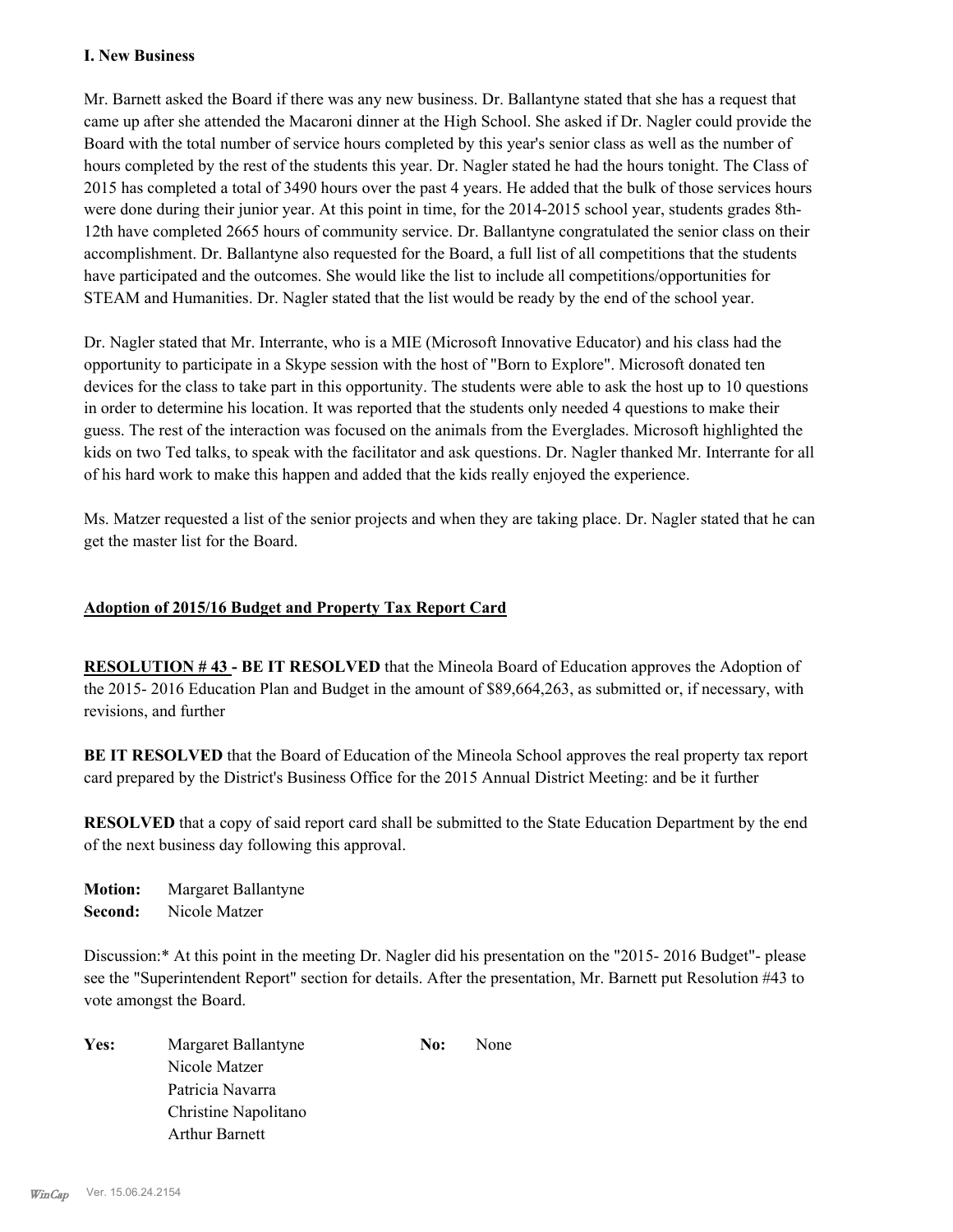**Passed:** Yes

#### **Employee Settlement Agreement**

**RESOLUTION # 44- BE IT RESOLVED**, that the Board of Education of the Mineola Union Free School District hereby approves the terms of a Settlement Agreement and General Release with an employee whose identity has been made known the Board in executive session, accepts the letter of resignation annexed to the Settlement Agreement, and authorizes the Board President and Superintendent of Schools to execute said agreement on behalf of the Board and take the necessary steps to implement its terms.

| <b>Motion:</b> | Christine Napolitano                                                                                      |     |      |
|----------------|-----------------------------------------------------------------------------------------------------------|-----|------|
| Second:        | Patricia Navarra                                                                                          |     |      |
| Yes:           | Margaret Ballantyne<br>Nicole Matzer<br>Patricia Navarra<br>Christine Napolitano<br><b>Arthur Barnett</b> | No: | None |
|                |                                                                                                           |     |      |

**Passed:** Yes

## **2015- 2016 Cooperative Bid- Materials & Supplies (Bus, Van & Auto Parts & Transmission)**

**RESOLUTION # 45 - WHEREAS,** It is the plan of the Boards of Education of Garden City UFSD, Herricks UFSD, Mineola UFSD, Great Neck UFSD, Levittown UFSD, North Shore Central School District, Port Washington UFSD, East Rockaway School District, Roslyn UFSD, Long Beach UFSD, Island Park UFSD, Floral Park-Bellerose School District, Plainedge School District, and East Williston UFSD County of Nassau, New York to bid jointly for Materials & Supplies (Bus & Auto Parts & Transmission) and

**WHEREAS,** The Mineola UFSD is desirous of participating with other school districts in Nassau County in the joint bidding of the commodities mentioned above as authorized by General Municipal Law, Section 119- 0 and

**WHEREAS,** The Mineola UFSD wishes to appoint a committee to assume the responsibility for drafting of specifications, advertising for bids, accepting and opening bids, tabulating bids, reporting the results to the Boards of Education and making recommendations thereon, therefore

**BE IT RESOLVED,** That the Board of Education of the Garden City School District hereby appoints David C. Murphy, Jr., for the Garden City School District to represent it in all matters related above, and

**BE IT FURTHER RESOLVED,** That the *Mineola UFSD* Board of Education authorizes the above mentioned committee to represent it in all matters leading up to the entering into a contract for the purchase of the above mentioned commodities, and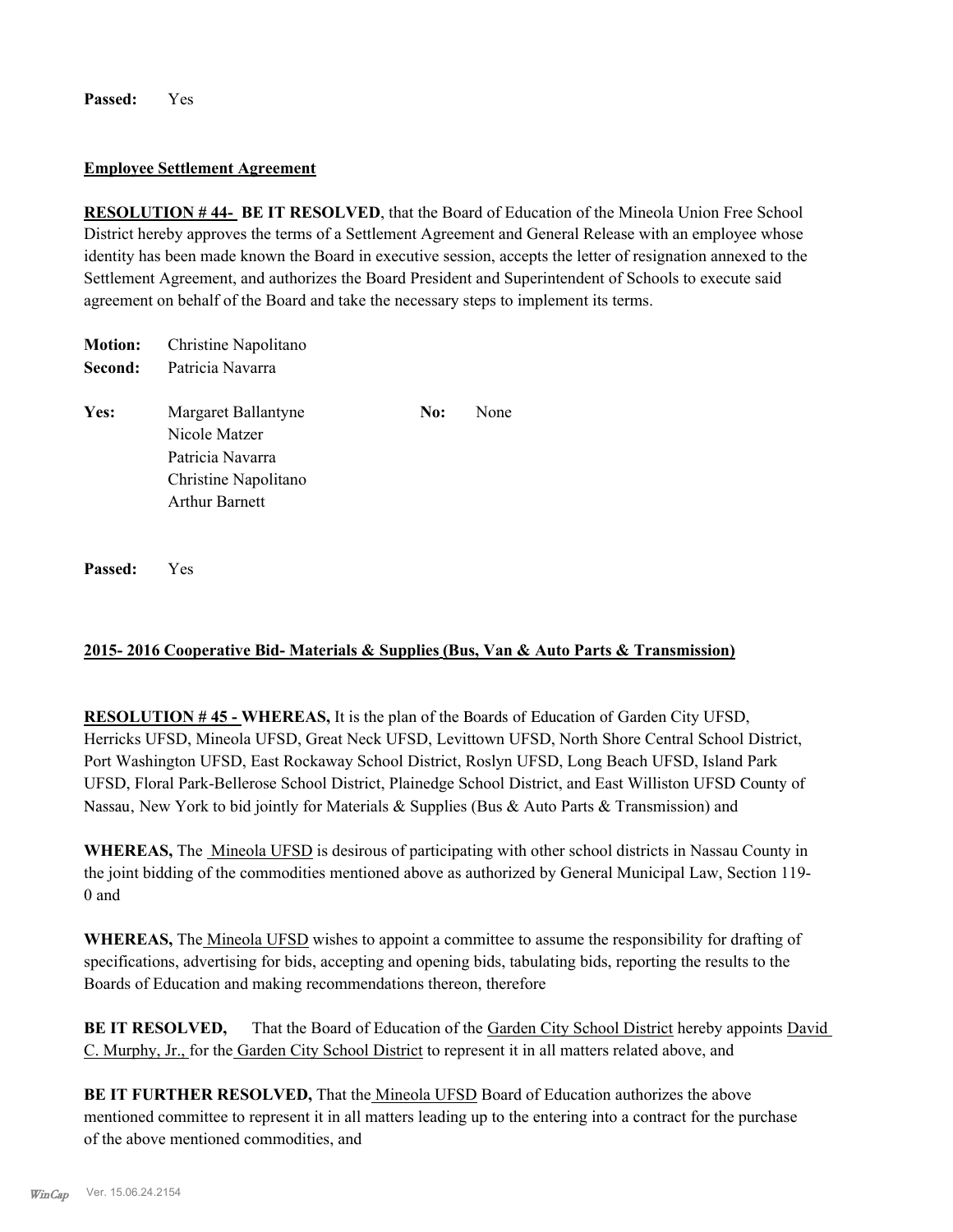**BE IT FURTHER RESOLVED,** That the Mineola UFSD Board of Education agrees to assume its equitable share of the costs of the cooperative bidding, and

**BE IT FURTHER RESOLVED,** That the Mineola UFSD Board of Education agrees (1) to abide by the majority decisions of the participating districts on quality standards: (2) that unless all bids are rejected, it will award contracts according to the recommendations of the committee: (3) that after award of contract(s) it will conduct all negotiations directly with the successful bidder(s)

**Motion:** Nicole Matzer **Second:** Margaret Ballantyne

Discussion: Dr Nagler explained that the District will at times be part of Cooperative Bids with other school districts in order to obtain better prices and share the work as well. There was no further discussion.

| Yes: | Margaret Ballantyne   | No: | None |
|------|-----------------------|-----|------|
|      | Nicole Matzer         |     |      |
|      | Patricia Navarra      |     |      |
|      | Christine Napolitano  |     |      |
|      | <b>Arthur Barnett</b> |     |      |

**Passed:** Yes

## **Veterans Exemption**

**RESOLUTION # 46- WHEREAS,** veterans have provided an invaluable service to this country by risking their lives to protect the freedoms enjoyed by all citizens of the United States; and

**WHEREAS,** in recognition of this service and the sacrifices that it entailed, on December 18, 2013, Governor Cuomo signed a bill to allow school districts to partially exempt property owned by certain qualified veterans; and

**WHEREAS,** New York Real Property Tax Law section 458-a was amended to provide eligible veterans with a real property tax exemption from school taxes so long as the School District in which the real property is located, after public hearing, adopts a resolution authorizing the exemption; and

**WHEREAS**, on November 6, 2014, after public hearing, the Mineola Union Free School District acted to adopt such a resolution authorizing said exemption;

**NOW, THEREFORE, BE IT RESOLVED,** that the Mineola Union Free School District, does hereby allow a cooperative corporation to be eligible to receive such exemption pursuant to RPTL §458-a(6)(d).

**Motion:** Margaret Ballantyne **Second:** Patricia Navarra

Discussion: Mr. Barnett explained that resolution was necessary to clarify the original Veteran's Exemption, passed on November 6, 2014, and include cooperative corporation as an eligible property owner to receive the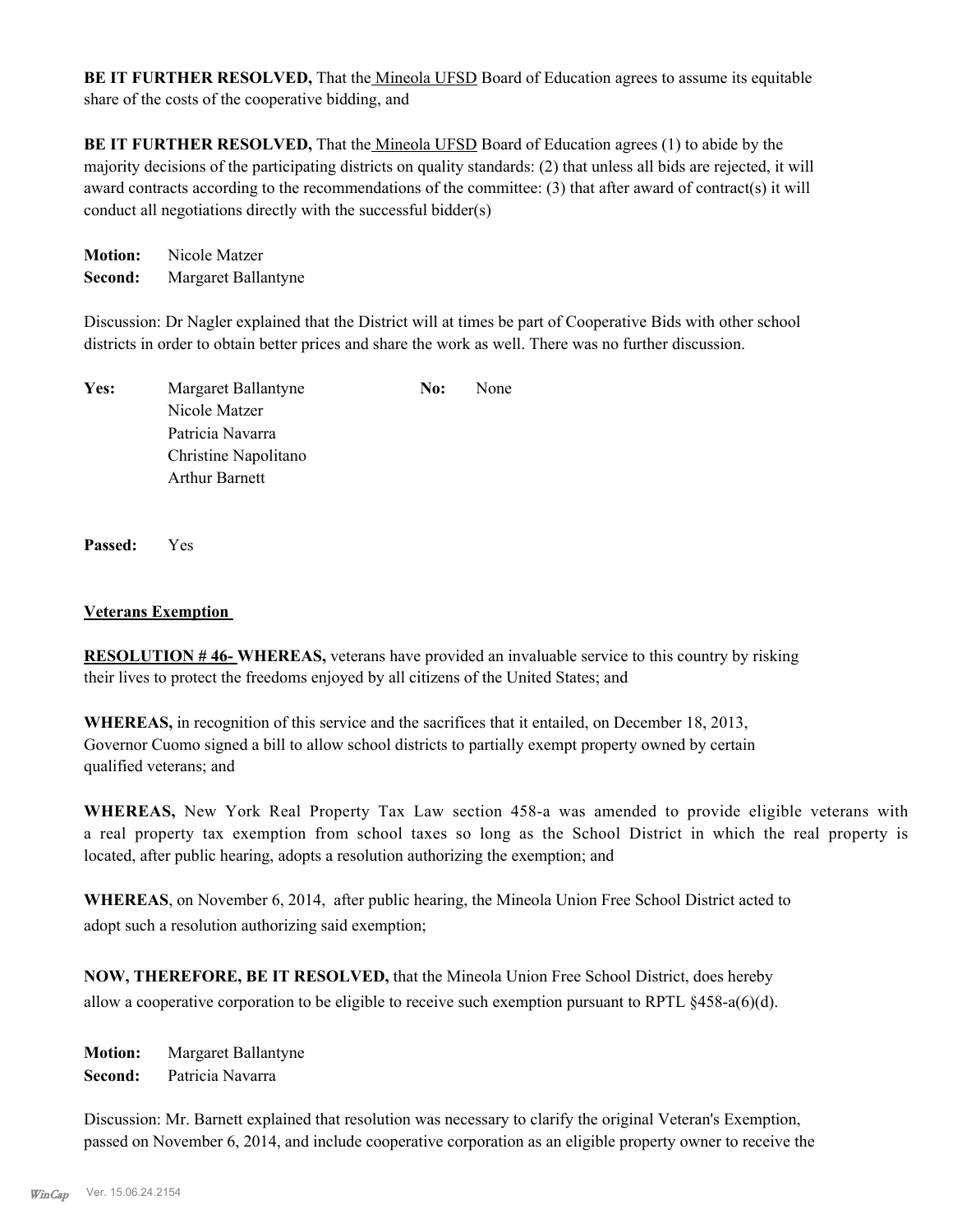exemption. There was no additional discussion.

| Yes: | Margaret Ballantyne   | No: | None |
|------|-----------------------|-----|------|
|      | Nicole Matzer         |     |      |
|      | Patricia Navarra      |     |      |
|      | Christine Napolitano  |     |      |
|      | <b>Arthur Barnett</b> |     |      |
|      |                       |     |      |

**Passed:** Yes

#### **J. Consensus Agenda**

**RESOLUTION # 47 - BE IT RESOLVED** that the Board of Education approves the consensus agenda items J.1.a. through J.8.b.1, as presented.

**Motion:** Nicole Matzer **Second:** Margaret Ballantyne

Discussion: Dr. Nagler stated that he wanted address two items in the Consensus Agenda; item 2.a.1 Abolish Positions and 2.f.1 Create New Position. He explained that there are two Central Office positions that are being abolished and we are creating a new one- Assistant Superintendent for Human Resources. This is being done in an effort to get work done more efficiently. There will be a cost saving as well with the abolishment of the 2 positions. He stated that the Board will have the new contract for review next week. There was no further discussion.

| Yes: | Margaret Ballantyne   | No: | None |
|------|-----------------------|-----|------|
|      | Nicole Matzer         |     |      |
|      | Patricia Navarra      |     |      |
|      | Christine Napolitano  |     |      |
|      | <b>Arthur Barnett</b> |     |      |
|      |                       |     |      |

**Passed:** Yes

#### 1. **Accepting of Minutes**

That the Board of Education accepts the minutes of the March 12, 2015 Workshop Meeting and the March 19, 2015 Business Meeting as presented. a.

## 2. **Instruction**

- a. Abolish Position
- That the Board of Education approves to abolish the following positions, effective June 30, 2015: 1.

-Chief Information Officer -Assistant Business Administrator -One (1) ESL teaching position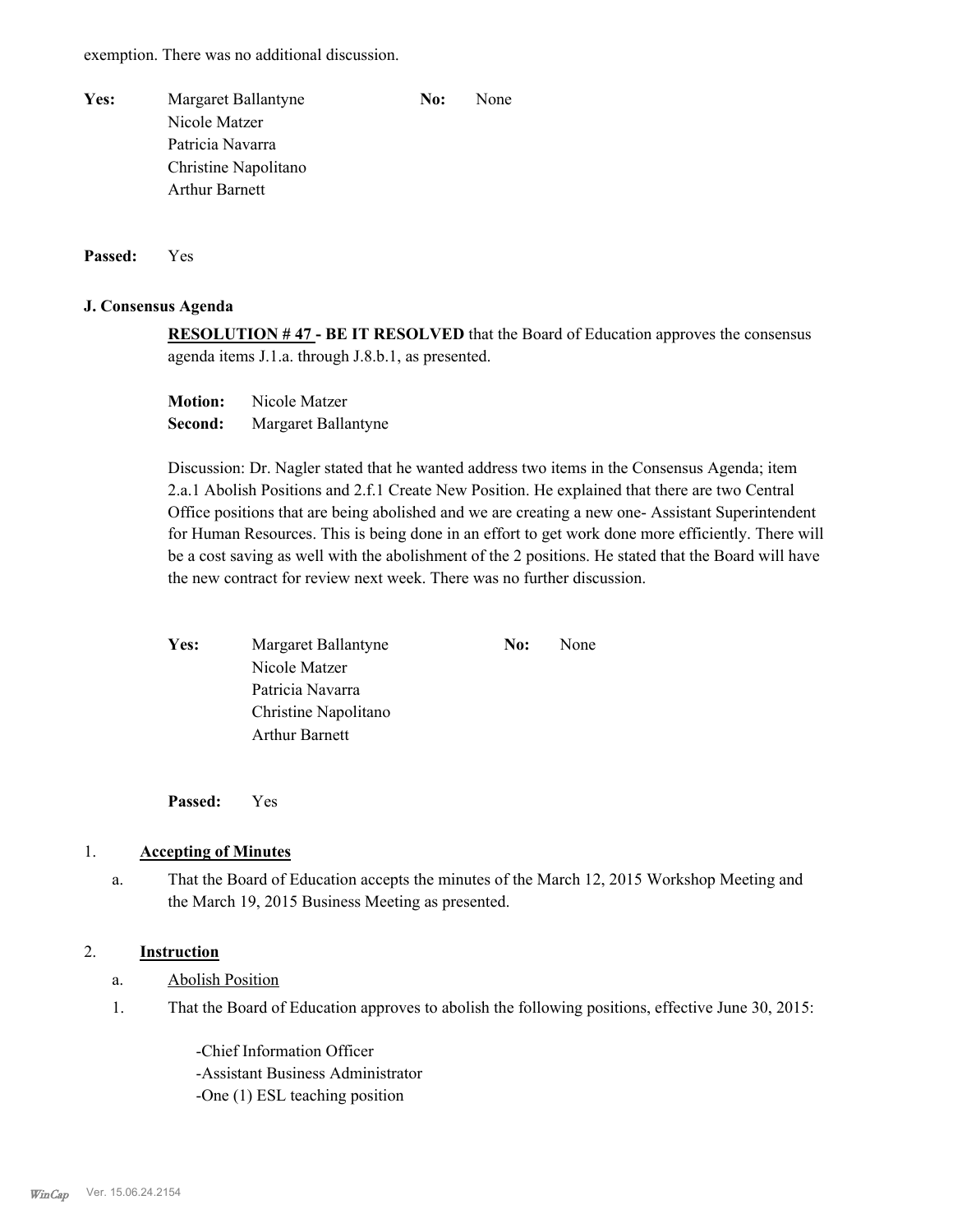- b. Leave(s) of Absence/Child Rearing
- That the Board of Education grants a request to Melissa Koenig, for a Leave of Absence, for childrearing purposes, using accumulated sick days, starting approximately June 22, 2015. 1.
- That the Board of Education grants a request to Roneldy Pingitore, for a Leave of Absence, for child-rearing purposes, using accumulated sick days, starting approximately April 17, 2015. 2.
- That the Board of Education grants a request to Charyn Restituyo, for a Leave of Absence, for child-rearing purposes, using accumulated sick days, starting approximately May 25, 2015. 3.
- That the Board of Education grants a request to Courtney Serio, for a Leave of Absence, for childrearing purposes, using accumulated sick days, starting approximately June 14, 2015. 4.
- c. Appointments Instruction
- That the Board of Education approves the appointment of Jillian Vento, to the position of Leave Replacement Teacher for Janine Berto, starting April 16, 2015. Salary: MA, Step 1, \$68,282. 1.
- That the Board of Education approves the appointment of Nicole Destefano, to the position of Probationary English Teacher, effective April 24, 2015. Salary: MA, Step 1, \$68,282. Probationary Period: April 24, 2015 to August 31, 2017. 2.
- That the Board of Education approves the transfer of Kaitlin Smith, to the position of Leave Replacement Teacher for Maureen Connolly, effective April 24, 2015 with no change in salary. 3.
- The Board of Education approves the appointment of Alyssa Puccio, to the position of part time/hourly paid Special Education Teacher at St. Aidan's, effective April 16, 2015 to on or before June 30, 2015. Salary: \$55.32 per hour 4.
- That the Board of Education approves the appointment of Jennifer L. Azzara, to the position of Day-to-Day substitute teacher for Barbara Peters, Speech Teacher at Meadow Drive, starting approximately May 13, 2015. Salary: \$100 per day. 5.
- d. Appointments 45 Day Subs
- That the Board of Education approves the appointment of Lisa Mangino, to the position of 45 Day Substitute Teacher for Kim Martino, starting approximately June 8, 2015. Salary: Days 1-20, \$100, Days 21-39 \$110, Days 40-45 \$120, Day 46 MA, Step 1, \$68,282. 1.
- e. Appointment(S) Perm Sub
- That the Board of Education approves the appointment of Alyssa Puccio, to the position of .8 Permanent Substitute Teacher at Jackson Avenue, effective approximately April 24, 2015 to May 31, 2015. Salary: \$80 per day. 1.
- f. Creation of New Instructional Position
- That the Board of Education approves the creation of the following Central Office position, effective July 1, 2015: 1.

-Assistant Superintendent of Human Resources

## 3. **Instruction: Committee on Special Education**

a. That the Board of Education approves the CSE/CPSE/SCSE recommendations for programs and services for students with IEPs for the time period from 1/1/15- 2/28/15. Please be advised that all of the parents have received the student's IEP and a copy of their DUE process rights.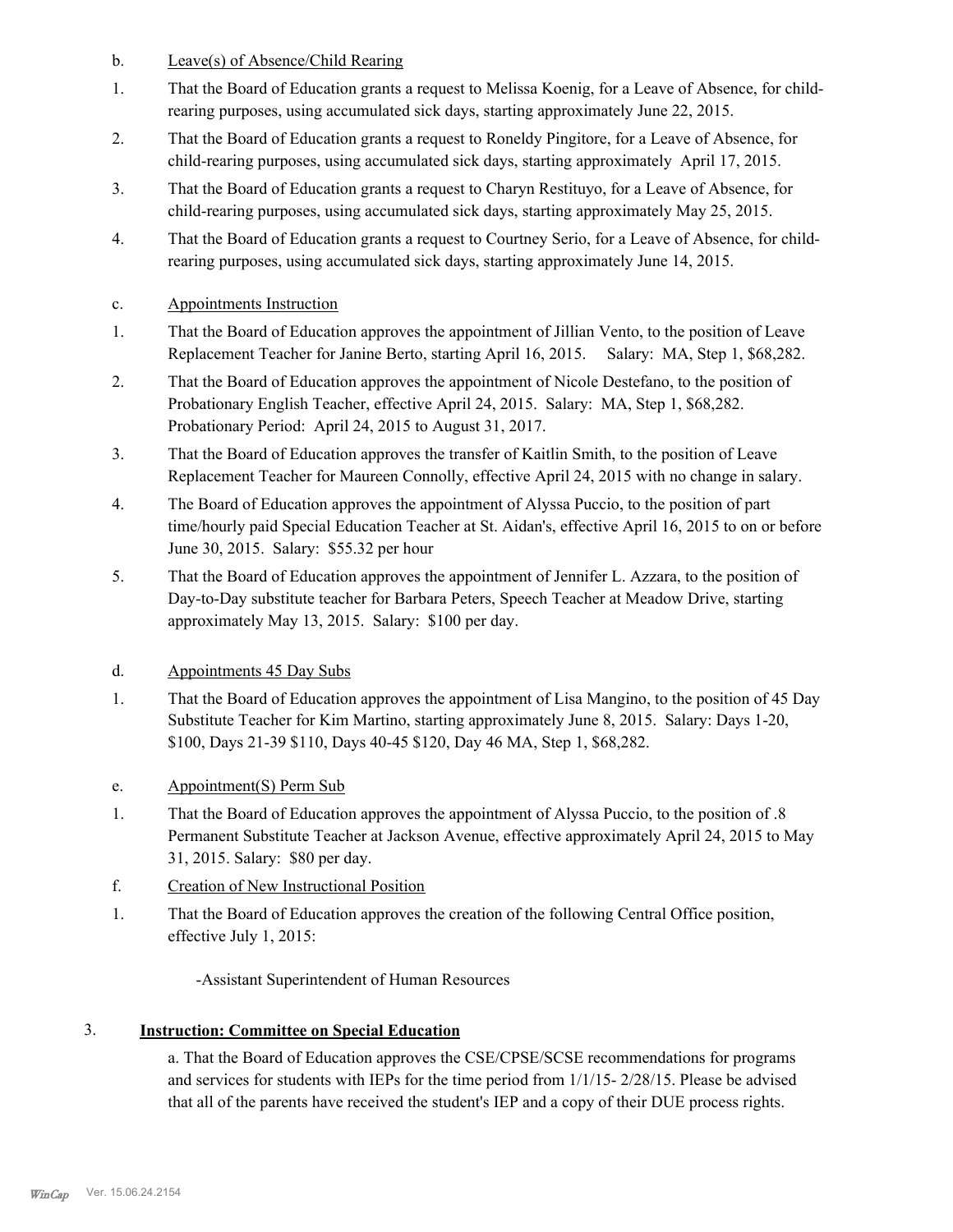## 4. **Instruction: Contracted**

a. That the Board of Education approves the Home Tutoring Services Agreement between Tutoring Services of Long Island and the Mineola UFSD for the 2014- 2015 school year.

b. That the Board of Education approves the Services Agreement for Behavior/ Education and Speech between LNR Associates and the Mineola UFSD for the 2014- 2015 school year.

c. That the Board of Education approves the Special Education Services Contract between Hempstead UFSD and the Mineola UFSD for the 2014- 2015 school year.

d. That the Board of Education approves the License and Operating Agreement between the Mineola UFSD and the SCOPE Education Services for the Before and After School Child Care program for the 2015- 2016 school year.

## 5. **Instruction: Other**

a. That the Board of Education approves the following Summer 2015 self-funded program: -Summer Wrestling Clinic

b. That the Board of Education approves the following positions for the fully self-funded Summer 2015 Music program:

- -3 Music Teachers (9:00 am- 11:30 am)
- -1 Drama teacher (12:00 pm- 2:30 pm)
- -1 Student Worker (9:00 am- 12:00pm)
- -1 Student Worker (12:00 pm- 3:00 pm)

## 6. **Civil Service**

- a. Appointments
- The Board of Education approve the appointment of Andrea Murphy, to the position of Registered Nurse, effective March 25, 2015. Salary is \$45,531 on Step 1. Additional hours will be paid at an hourly rate of \$35.02 per hour. 1.
- That the Board of Education approve the appointment of Jeanette Landivar, to the position of part time Teacher Aide at Meadow Drive, to replace Carol Behan, effective April 20, 2015. Salary is \$13.74 per hour on Step 1. 2.
- b. Leave(s) of Absence
- That the Board of Education approve a paid Medical Leave of Absence to Paul Ruppel, Head Custodian I at Meadow Drive School, effective April 20, 2015, due to surgery. 1.
- That the Board of Education extend a paid Medical Leave of Absence to Eileen Turano, Teacher Aide at the High School, effective April 16, 2015 through June 26, 2015, due to surgery. 2.
- That the Board of Education approves a paid Medical Leave of Absence to Joaquim Farinhas, 10 month Bus Driver, due to family illness, effective April 13, 2015 through April 30, 2015. 3.
- c. Leave(s) of Absence
- That the Board of Education grant a request to Alice Ruggiero, part time Teacher Aide at Hampton Street School, for an Unpaid Medical Leave of Absence, due to surgery, effective April 10, 2015 through May 6, 2015. 1.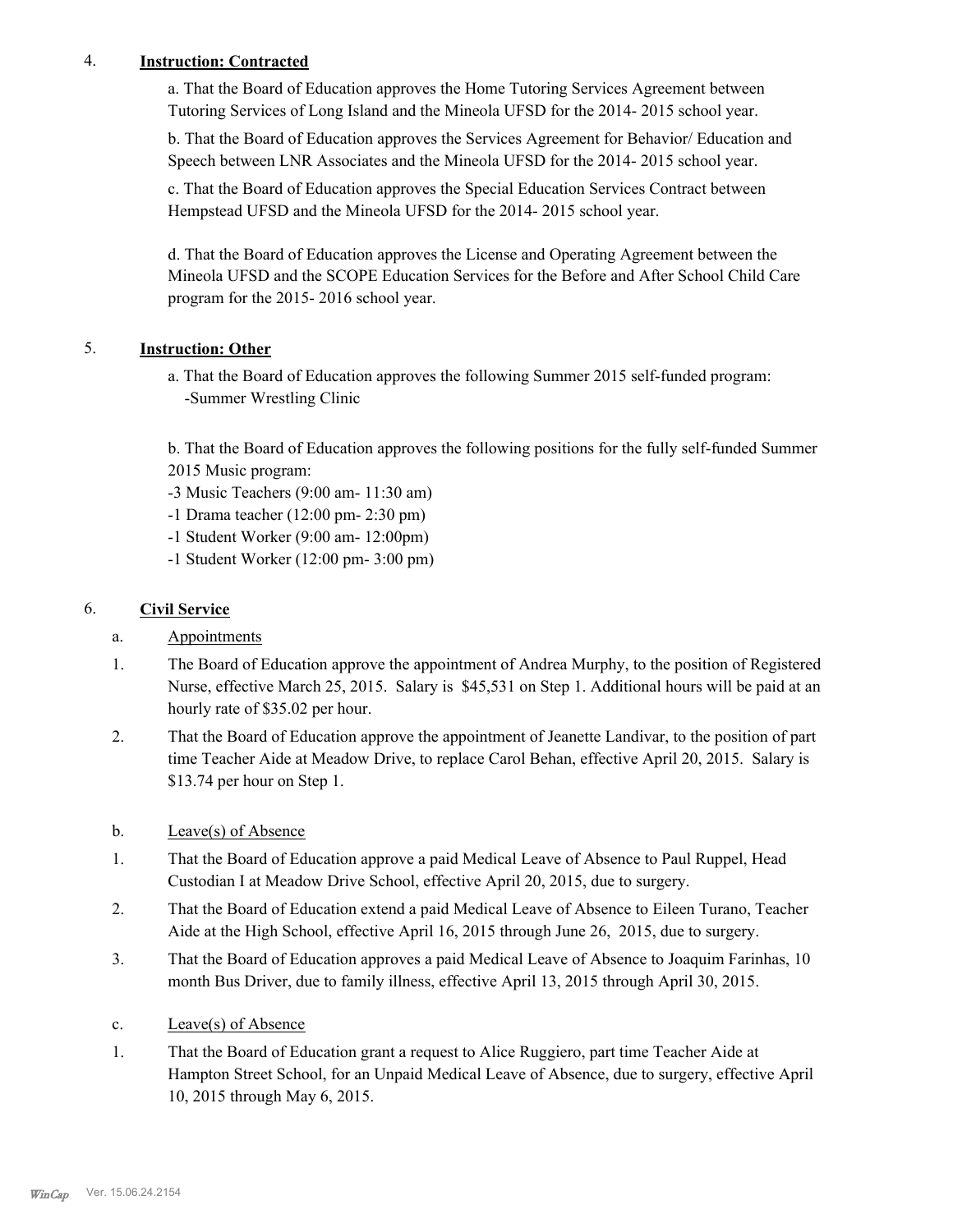## d. Civil Service: Other

- That the Board of Education approves summer positions for the Transportation Department for Bus Drivers and Bus Attendants, effective July 1, 2015 through August 31, 2015. Rate of pay for the Bus Drivers will be \$25 per hour and Bus Attendants will be paid their hourly wage. 1.
- That the Board of Education approves 27 summer cleaners, effective July 6, 2015 through August 21, 2015. Salary will be \$8.00 per hour. 2.

## 7. **Business /Finance**

## a. **Treasurer's Report**

1. That the Board of Education accepts the Treasurer's report for the period ending February 28, 2015 and directs that it be placed on file.

## b. **Approval of Invoices and Payroll**

That the Board of Education accepts the Invoices and Payroll for the period ending March 31, 2015

| A/P Warrant # 17 | March 11, 2015 | \$402,100.62   |
|------------------|----------------|----------------|
| A/P Warrant # 18 | March 25, 2015 | \$2,106,207.26 |

## **TOTAL EXPENSES \$ 2,508,307.88**

PAYROLL # 17 & # 18

| General | \$4,000,248.97 |
|---------|----------------|
| F Fund  | \$50,673.69    |

**TOTAL PAYROLL \$4,050,922.66**

## 8. **Other**

a. Accept Donation

1. That the Board of Education accepts the donation of a 60' Flat Screen SMART Television to the students of the Meadow Drive School from the 2014-2015 Meadow Drive PTA Board.

2. That the Board of Education accepts the donation of ten (10) Surface Pro 3 devices, for a total value of \$12,990, from Microsoft for use and benefit of the Mineola Union Free School District.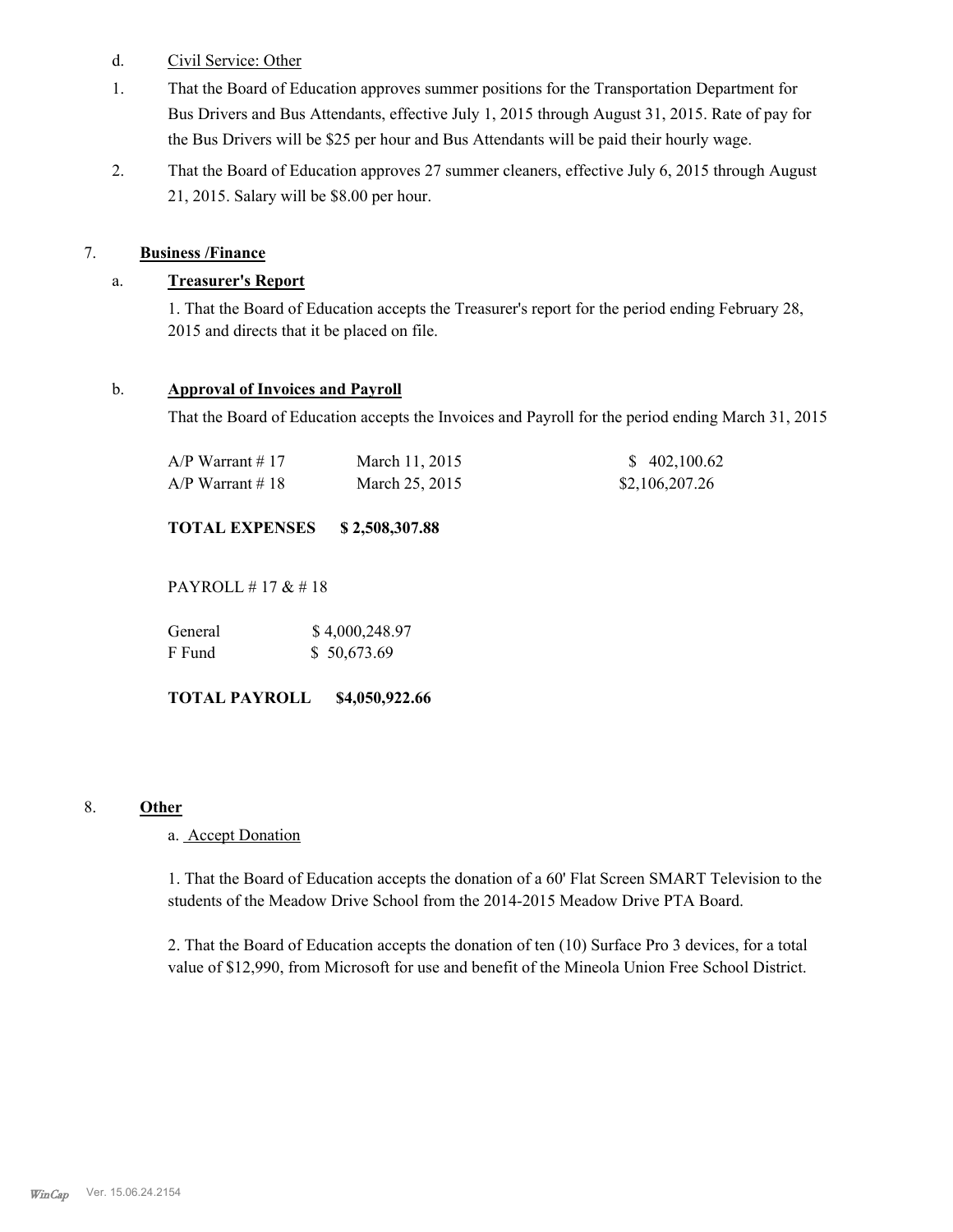### b. Approval of Election Workers

1. That the Board of Education approves the appointment of the following individuals to serve as Registrars and Inspectors at the Annual Election and Budget Vote held **Tuesday, May 19, 2015** at the hourly rate of pay, \$10.00:

## **Chief Election Inspectors:**

Meadow Drive: **Eileen Alexander**  Jackson Avenue: **Carolina Macedo**

### **Registrars:**

Meadow Drive: Madeline Cegelski, Rosetta Morris, Loretta Piotrowski Jackson Avenue: Robert Petraglia, Frank Iaquinto, Gary Nelson

### **Inspectors:**

Meadow Drive: Ann Marie Smith, Douglas Cegelski, Raymond Kwiatek, Lynn Clifford Jackson Avenue: Flore Rowe, Marie Encizo, Mary Ann Iaquinto, Karen Dombeck, Marion Kessler

NOTE: In the event that there should be a vacancy created in any of the positions of Inspector of Election or Registrar, the Superintendent of Schools is authorized to appoint a qualified voter of this District to fill such vacancy.

The Superintendent of Schools recommends the appointment of the following Registrar to serve on Registration Day, Tuesday, **May 5, 2015,** between the hours of 4:00pm to 8:00pm at the authorized rate of pay of \$10 per hour.

## Willis Avenue: **Eileen Alexander**

The Superintendent of Schools also recommends the appointment of : Eileen Alexander to open the Registration Books to the public on **Saturday, May 16, 2015** from 9:00am to 12:00 noon, at the same authorized rate of pay.

A one hour workshop will be given on **Monday, May 18, 2015** from 3:00pm to 4:00pm and the attending Registrars and Inspectors will be compensated at the hourly rate of \$10.00.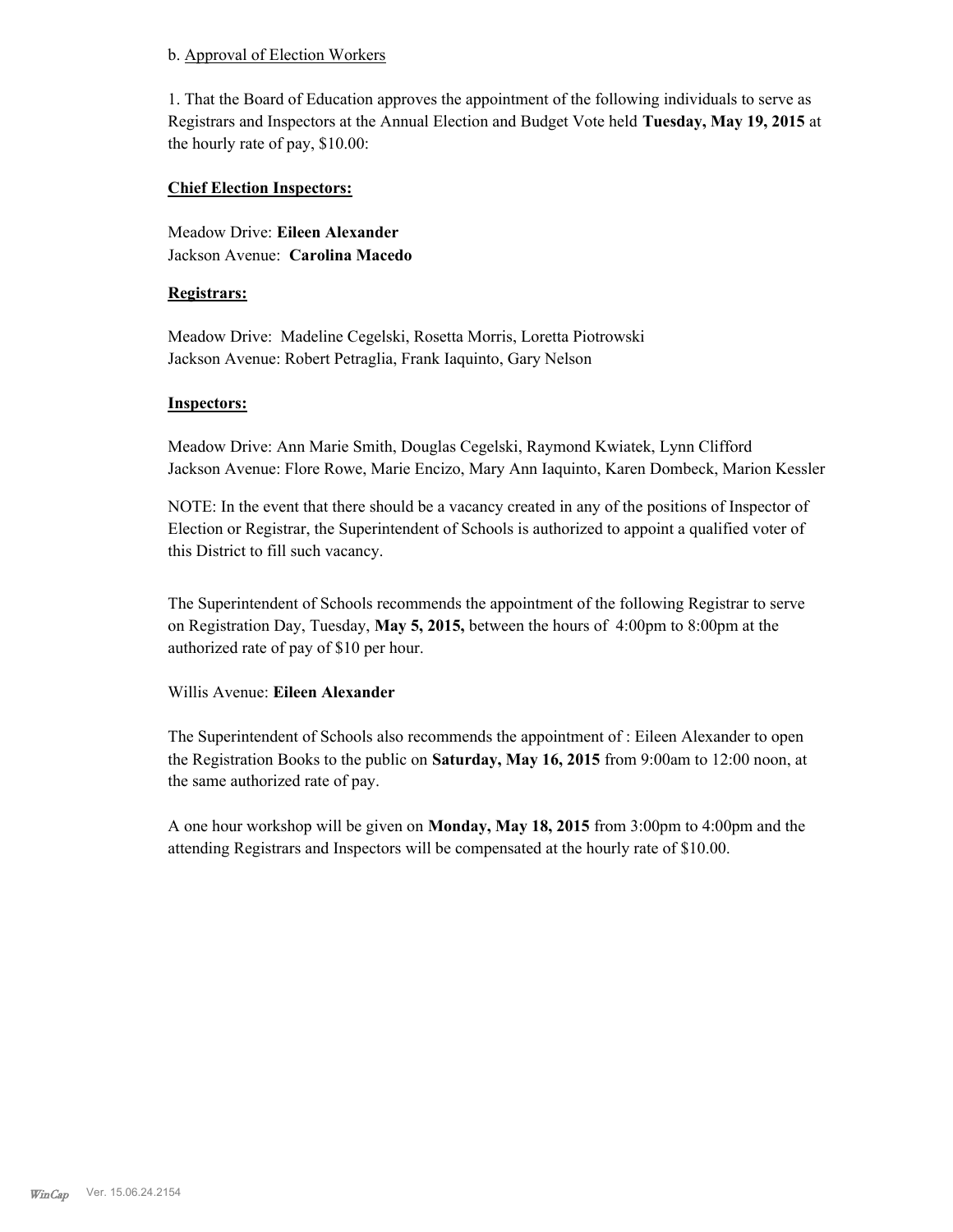## **K. Superintendent's Report**

Superintendent of Schools' Reports for 4/23/15 Presentations:

## 1. 2015- 2016 Budget

Tonight's 2015-2016 Budget presentation was by the Superintendent and it can be found on the District website on the Board of Education page under the heading presentations. The Superintendent reported that the formal budget hearing is on May 7th at 7:00pm. Dr. Nagler displayed a chart- 2015-2016 Education Plan and Budget and stated that the three components of the budget are: Operational Budget, Debt Services Budget and Transfer to Other funds. The tax levy increase in the proposed budget is 1.37%. Dr. Nagler went through the different aspects of the budget.

## **Educational:**

-All current educational and co-curricular programs

-All extra-curricular activities

-all current athletic programs

-maintains comprehensive staff development and professional development

-continue expansion of district's Technology Program: Expand iPad 1:1 program for all students K-12

## **Curricular Enhancements:**

- Maintain existing pre-k program: 54 full day slots at Harbor via lottery, 5 day, 1/2 day for all other students.

- continue dual-language and continue Spanish immersion program

- continuation of science laboratory program (Knowing Science) for grades 3-7 and expand the program in Grades k-2; create dedicated maker spaces

- Increase student time for regents level math courses at the high school

- Increase staff for Middle School Project Based Learning initiative

## **Operational:**

- Vehicles: amend 5 year bus replacement plan- 3 large buses, 3-30 passenger vans and 1 wheel chair accessible.

- Facilities Upgrade: reconfigure woodshop at HS to create a robotics lab; reconfigure spaces at Jackson to create music lesson room and "small lab" space; repair/replace damaged asphalt, concrete and /or fencing District-wide; address HS track repair (if this is not part of a Capital reserve project); and air conditioning for non-instructional spaces as needed.

- Maintain 4% Fund Balance

## **Equipment:** Allocated \$430,000

-New fitness equipment at HS, new gym divider curtains, "Small Lab" at Jackson Avenue, musical instrument replacement, new choral risers at HS, computer hardware, replacement desks and chairs district wide, 2 ATV snow removal vehicles for HS and MS.

## **Transfer to Capital:**

- Allocate 1.3 million dollars from fund balance to budget to finish Cross Street windows and doors and district wide masonry.

Following the budget presentation, the Superintendent showed a video on "Small Labs". Dr. Nagler reported that three of our administrators had traveled to visit a school district in Pittsburgh that has set-up these "Small Labs". The school is willing to share all of their material with Mineola. We will try this at Jackson next year. Dr. Ballantyne commented that these "small labs" will be great for children who do not learn in the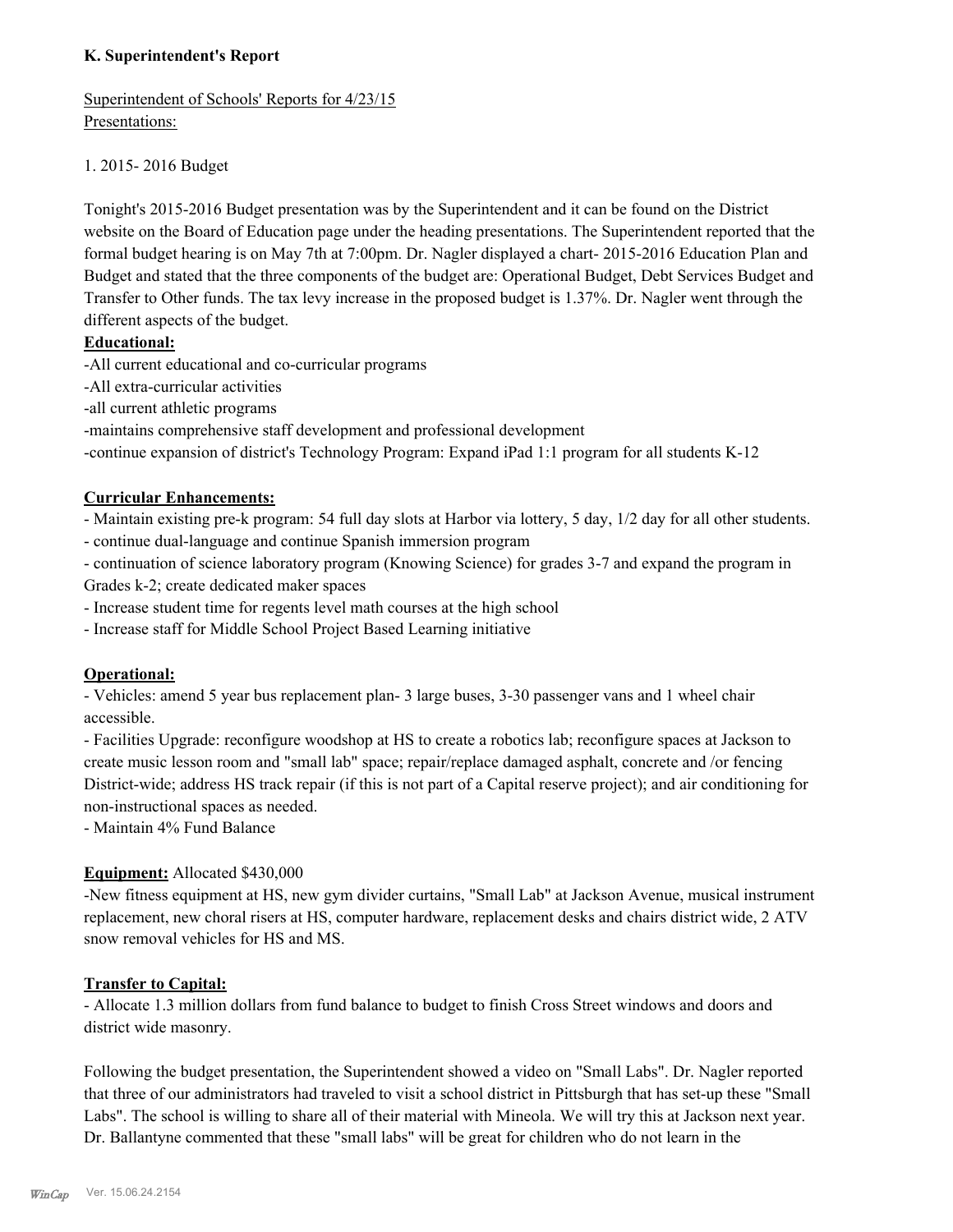"traditional classroom". Ms. Navarra feels that the interdisciplinary learning and robotics will provide our students with many valuable experiences. Dr. Nagler added that the Districts participation in the League of Innovative Schools puts us in the position where we have access to many new opportunities and initiatives.

## Superintendent Comments

The Superintendent stated that he would like to discuss the State tests. According to Dr. Nagler, there was an increase in the number of students that opted out of the exams. He stated that 16 years ago when he came to the district, it was felt that there was not enough done for the "middle of the road kids". When Common Core was introduced in 2011, the goal was to provide a set of standards for all students. The State test is not Common Core. The Common Core is made up of standards, curriculum and assessment. From the beginning, Ms. Burns has spent numerous hours in Albany to learn and understand all that was involved. Dr. Nagler stated that he does not like the State exam. He also does not like that success of a school is based upon a test. Dr. Nagler emphasized that he has consistently said this and this is the reason that the District introduced NWEA. He also stated that the District can not opt-out of the State Exam. All of our teachers will get a score with 20% of students opting out. According to Dr. Nagler, no teachers here have suffered due to APPR, but there has been a lot of anxiety over what may or may not happen. Dr. Nagler does not want to see test prep going on in classrooms; he wants to see good teaching which in turn will give good results. He encouraged parents to look at their children's portfolios and the feedback; this is where you will find the most important information.

Mr. Barnett stated that in January, he had said that he had a problem with 50% of a teachers' evaluation being based upon test scores. He wanted to be clear that he shares the teachers' concerns. However, as a Board they can not encourage students to opt out. The SED has made it clear that they will remove any Board that does so. He supports removing state test results as part of the teacher evaluations. Ms. Navarra thanked the teachers and the principals for their grace under pressure regarding Opt out. She stated that she has been stopped by parents who voiced concern with the teacher evaluations. Ms. Navarra added that we will get through this. Mr. Barnett stated that with all that principals do, it is nice for them to see results. But due to the opting out, the results are invalidated. Ms. Napolitano stated when she first met Dr. Nagler, she talked to him about test scores. He always told her that we are so much more than scores. She said now parents are saying "kids are more than the test scores". The student achievement over the past four years has been amazing. This too shall pass and it will get fixed. Dr. Nagler stated that hopefully all of the highlighting on Opting Out will lead to a new teacher evaluation. He feels that the student portfolios are the ultimate way to show student performance. There were no additional comments.

#### **L. Public Comments**

Mr. Barnett opened the floor to public comments. There was one speaker this evening who is a resident/parent. The speaker spoke of how his child was ridiculed by some other students for taking the test and also that the teacher discussed opting out with the students. Dr. Nagler instructed the speaker to talk to the principal regarding the teacher's action and he stated that he would follow-up on the situation as well. There were no additional public comments.